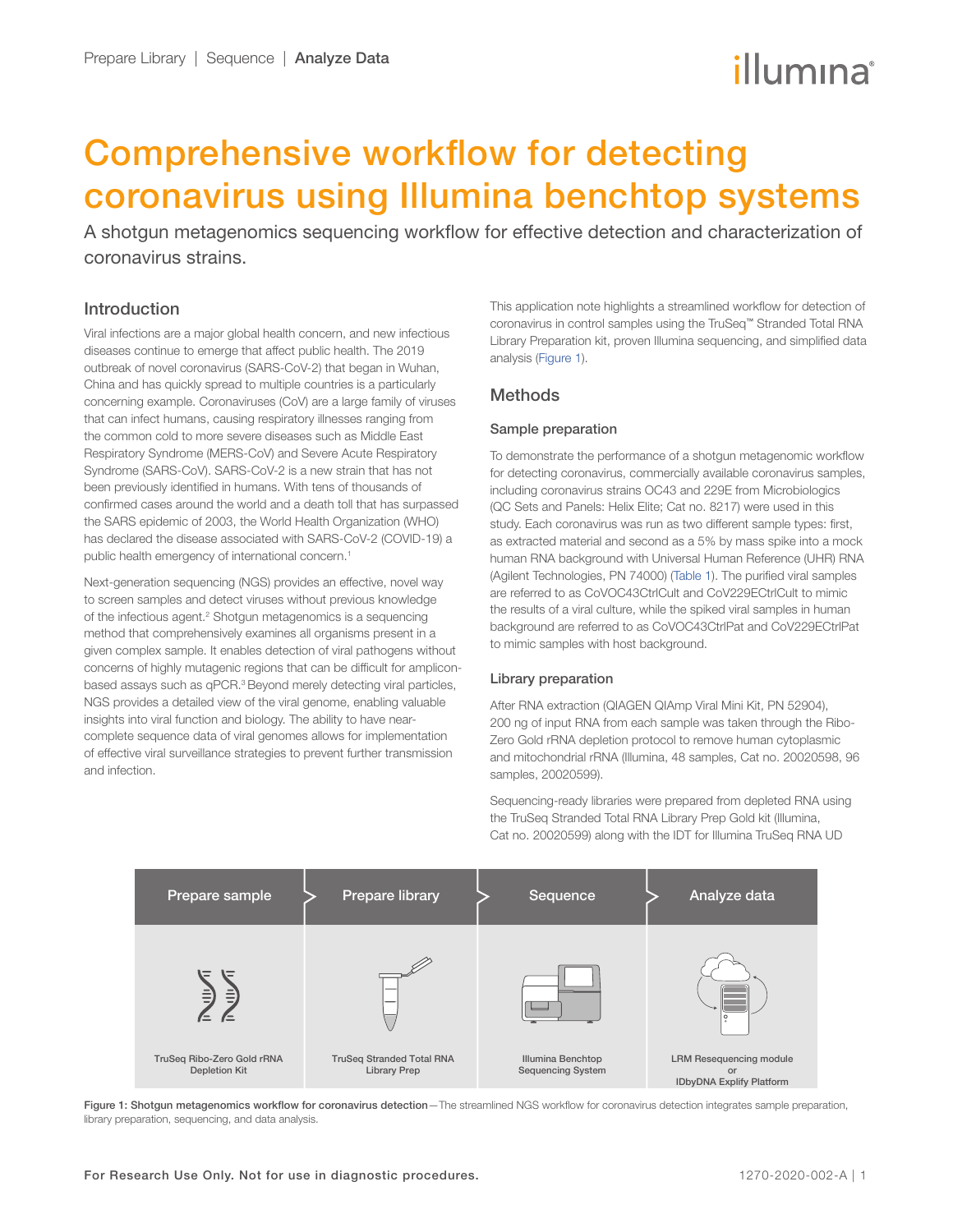#### <span id="page-1-0"></span>Table 1: Composition of input samples

| Sample          | Composition                                   | Reference genome                   |  |
|-----------------|-----------------------------------------------|------------------------------------|--|
| CoVOC43CtrlPat  | 10 ng coronavirus OC43 RNA and 190 ng UHR RNA | AY391777.1 Human coronavirus OC43  |  |
| CoV229ECtrlPat  | 10 ng coronavirus 229E RNA and 190 ng UHR RNA | NC 002645.1 Human coronavirus 229E |  |
| CoVOC43CtrlCult | 200 ng coronavirus OC43 RNA                   | AY391777.1 Human coronavirus OC43  |  |
| CoV229ECtrlCult | 200 ng coronavirus 229E RNA                   | NC 002645.1 Human coronavirus 229E |  |

Indexes (96 indexes, 96 samples) (Illumina, Cat no. 20022371). RNA underwent fragmentation, first- and second-strand cDNA synthesis, adenylation, adapter ligation, and amplification, according to the TruSeq Stranded Total RNA protocol.<sup>4</sup> After amplification, the prepared libraries were quantified, pooled, and loaded onto the MiSeq™ System for sequencing.

#### Sequencing

Shotgun metagenomic sequencing can be performed on any Illumina instrument, but samples prepared directly from swabs or similar matrices are most suited for the NextSeq™ Series of Systems due to the recommended 10M reads per sample. It is possible to run libraries prepared from those samples on other benchtop instruments, but there may be lower depth of coverage of the target as a result. Libraries prepared from viral culture using the same workflow are particularly well suited for the benchtop iSeq™ 100, MiniSeq™, and MiSeq Systems due to the lower recommended read count of 500,000 reads per sample.

Libraries prepared from the coronavirus control samples were sequenced on the MiSeq System at  $2 \times 76$  bp read length. Two separate MiSeq runs were used for the two sample types, due to the higher read count necessary for the 5% by mass spiked viruses in the UHR background.

Virus titer, efficiency of human rRNA depletion, and the number of reads per sample impact the number of virus-specific reads obtained and coverage of the viral genome. A general guideline includes 10M reads for direct-from-patient samples and 0.5M reads for positive virus culture, but these numbers can be variable and are only a recommended starting point.

#### Data analysis

Local data analysis can be performed using the Illumina Local Run Manager (LRM) Resequencing Module for any desired reference genome. For this application note, the coronavirus reference genomes for strains 229E and OC43 were used (NC\_002645.1 Human coronavirus 229E and AY391777.1 Human coronavirus OC43). The LRM resequencing module provides alignment to the reference genome, depth of coverage for the reference genome, a summary of the identified small variants, including single nucleotide variants (SNVs) and insertions and deletions (indels), a summary of the fragment length observed, and duplicate information for library diversity. Additional commercial tools are available if cloud-based data analysis is not possible, but they will need to be evaluated by the end user (Figure 2).

For cloud-based, in-depth analysis, the [IDbyDNA Explify Platform](https://www.idbydna.com/explify-platform/) enables comprehensive identification of more than 35,000 viruses using a proprietary database of curated DNA and RNA reference sequences.



Figure 2: Shotgun metagenomics analysis workflow-Data analysis follows a simplified workflow using LRM and third-party applications.

# **Results**

#### LRM Resequencing Module

After library preparation and sequencing, the LRM Resequencing Module (v2.5.56.11) was used to analyze the reference coronavirus genomes for each sample, as described in the Local Run Manager Resequencing Analysis Module Workflow Guide (Document # 1000000002705 v01). The samples showed percent alignment of reads to their respective reference genomes of 78.8% and 71.5% for the purified viral RNA, and 5.5% and 6.1% for the viral RNA in human background (Table 2). Consistent SNV calls were made between samples with and without the host background (Table 2). Additionally, the mean coverage provided an overview of the depth of coverage for each base in the reference genome, identifying any regions that may not have been sequenced. All samples showed alignment to, and coverage of, the reference genomes, indicating successful identification of the viral target of interest ([Figure 3](#page-2-4)). As expected, the purified viral RNA showed significantly higher alignment and coverage compared to the spiked samples due to the host background.

| Table 2: Basic metrics using LRM Resequencing Module |  |
|------------------------------------------------------|--|

| Sample          | Aligned reads | Mean coverage | Small variants |
|-----------------|---------------|---------------|----------------|
| CoVOC43CtrlPat  | 5.5%          | 1786.8        | 47             |
| CoV229FCtrlPat  | 6.1%          | 2266.5        | 24             |
| CoVOC43CtrlCult | 78.8%         | 25.971.5      | 47             |
| CoV229FCtrlCult | 71.5%         | 33.833.3      | 24             |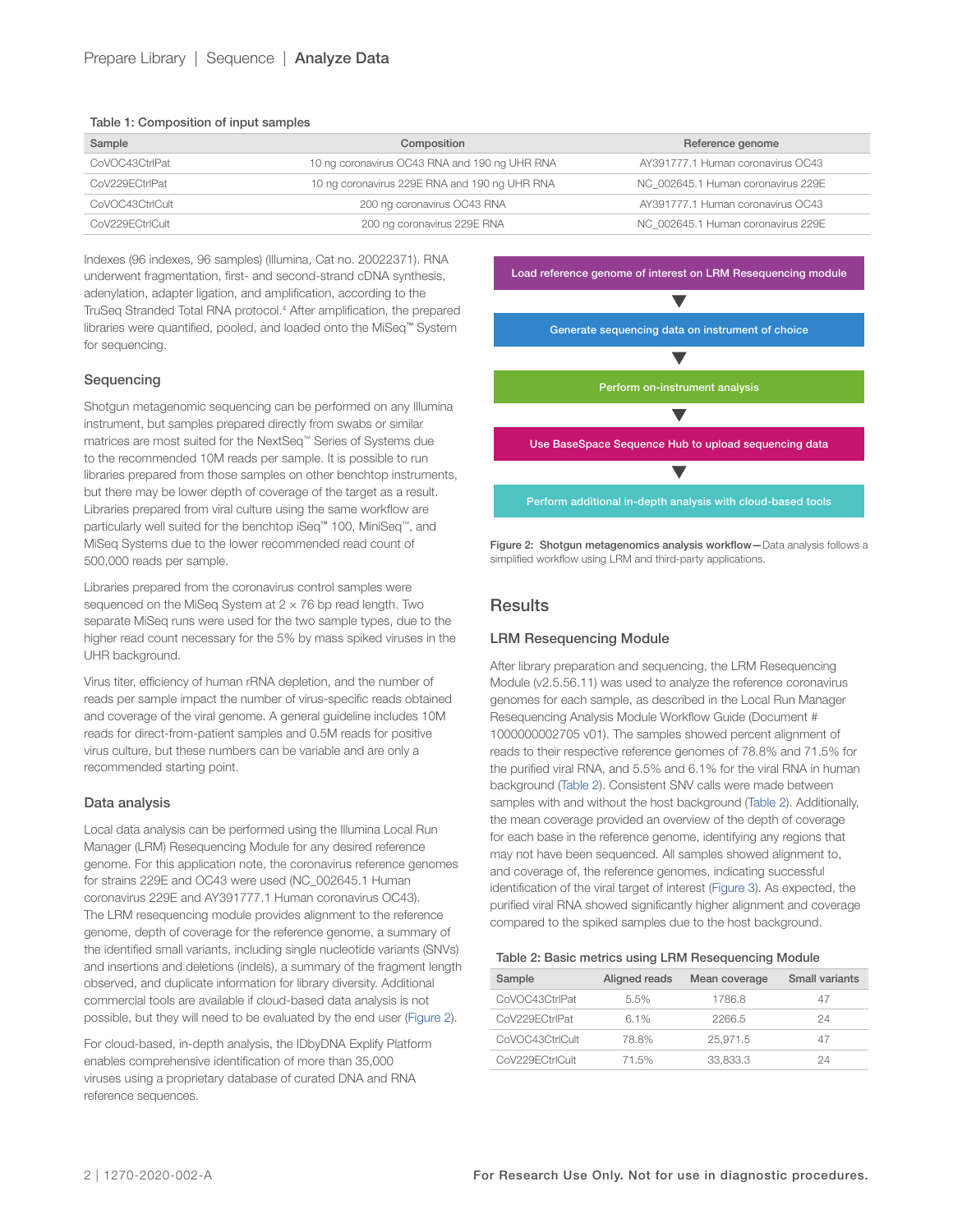<span id="page-2-4"></span>

Figure 3: Identification of coronavirus 229E and OC43 spiked into human background–The control CoV samples were successfully identified, indicated by (A) aligned reads and (B) mean coverage.

# IDbyDNA Explify

The Explify Platform provides an easy-to-use solution for in-depth data analysis that features robust data quality control (QC), standardized result interpretation, carefully curated databases, and custom report generation. Data analysis is based on k-mers and alignment steps, including protein-level detection of viruses, which increases the ability to identify novel and highly divergent viruses. The Explify Platform identified the spiked coronaviruses, and it provided viral consensus genome sequences, coverage plots, and the ability to detect coinfections with other viruses (eg, HPV18 contained in UHR), bacteria,

**Detection of Common Coronaviruses** 

fungi, or parasites [\(Figure 4](#page-3-0)). A simulated data set demonstrated detection of SARS-CoV-2 (2019-nCoV) by the Explify Platform.

# Summary

The identification and characterization of emerging viruses is central to improving public health. In these situations, NGS is a powerful method for broad-range detection to identify known and emerging viruses. Using TruSeq Stranded Total RNA Library Prep for viral shotgun metagenomics sequencing and analysis, researchers are able to obtain genomic data that can confirm the presence of a viral pathogen without prior knowledge and continue with further analyses such as genotyping and variant analysis. The agnostic design allows for widespread identification of pathogenic viruses across all sample types of interest and the use of unique dual indexes reduces the risk of any indexing crossover from multiplexing samples. This easy to follow workflow including proven Illumina sequencing enables detection and characterization of pathogen outbreaks such as the novel SARS- $C_0V-2$ 

# Learn more

Learn more about viral sequencing methods at [www.illumina.com/](https://www.illumina.com/areas-of-interest/microbiology/infectious-disease-surveillance.html) [areas-of-interest/microbiology/infectious-disease-surveillance.html](https://www.illumina.com/areas-of-interest/microbiology/infectious-disease-surveillance.html)

Learn more about LRM analysis at [www.illumina.com/products/by](https://www.illumina.com/products/by-type/informatics-products/local-run-manager.html)[type/informatics-products/local-run-manager.html](https://www.illumina.com/products/by-type/informatics-products/local-run-manager.html)

Learn more about the IDbyDNA Explify analysis platform at [www.](https://www.idbydna.com/explify-platform/) [idbydna.com/explify-platform/](https://www.idbydna.com/explify-platform/)

# **References**

- 1. World Health Organization. WHO Director-General's statement on IHR Emergency Committee on Novel Coronavirus (2019-nCoV). [www.who.int/](https://www.who.int/dg/speeches/detail/who-director-general-s-statement-on-ihr-emergency-committee-on-novel-coronavirus-(2019-ncov)) [dg/speeches/detail/who-director-general-s-statement-on-ihr-emergency](https://www.who.int/dg/speeches/detail/who-director-general-s-statement-on-ihr-emergency-committee-on-novel-coronavirus-(2019-ncov))[committee-on-novel-coronavirus-\(2019-ncov\)](https://www.who.int/dg/speeches/detail/who-director-general-s-statement-on-ihr-emergency-committee-on-novel-coronavirus-(2019-ncov)). 30 January 2020.
- <span id="page-2-1"></span>2. Bulcha B. [Review on viral metagenomics and its future perspective in](https://iiste.org/Journals/index.php/JBAH/article/view/39662)  [zoonotic and arboviral disease surveillance](https://iiste.org/Journals/index.php/JBAH/article/view/39662). *J Biol Agr Healthc*. 2017;7(21):35–41.
- <span id="page-2-2"></span>3. Duncavage EJ, Magrini V, Becker N, et al. [Hybrid capture and next](https://www.ncbi.nlm.nih.gov/pmc/articles/PMC3077736/)[generation sequencing identify viral integration sites from formalin-fixed,](https://www.ncbi.nlm.nih.gov/pmc/articles/PMC3077736/)  [paraffin-embedded tissue](https://www.ncbi.nlm.nih.gov/pmc/articles/PMC3077736/). *J Mol Diagn*. 2011;13(3):325–333.
- <span id="page-2-3"></span>4. Illumina (2017). [TruSeq Stranded Total RNA Reference Guide.](https://support.illumina.com/content/dam/illumina-support/documents/documentation/chemistry_documentation/samplepreps_truseq/truseq-stranded-total-rna-workflow/truseq-stranded-total-rna-workflow-reference-1000000040499-00.pdf) Accessed February 13, 2020.

<span id="page-2-0"></span>



Figure 4: IDbyDNA Explify Platform-The Explify platform provides viral consensus genome sequences, coverage plots, and the ability to detect coinfections with other viruses.